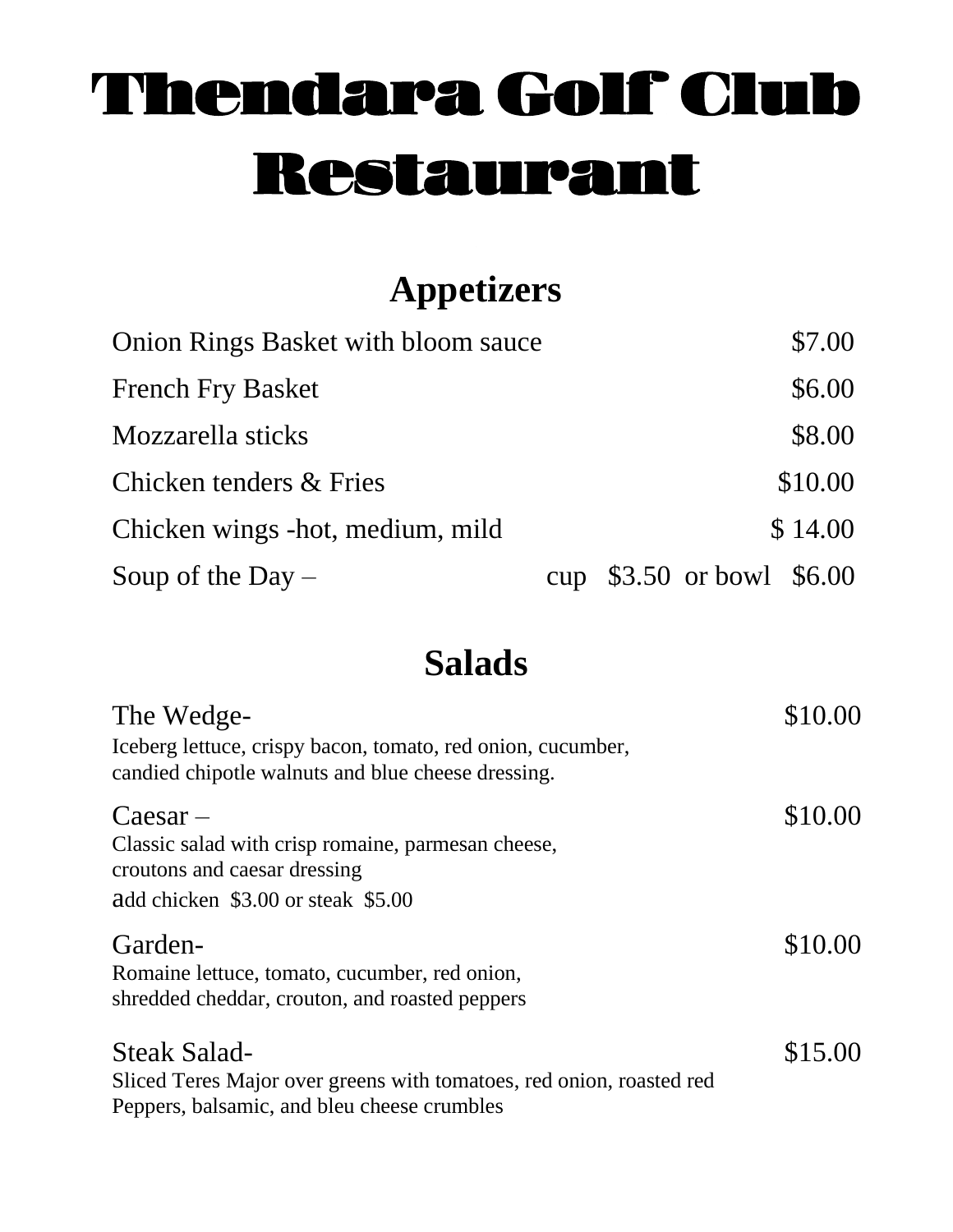## **Sandwiches**

Served with homemade chips and a pickle.

| Deli-<br>Choice of ham, turkey or salami on white, wheat or marble rye<br>with lettuce, tomato and mayo                                          | \$11.00 |
|--------------------------------------------------------------------------------------------------------------------------------------------------|---------|
| <b>BLT-</b><br>Crispy bacon, lettuce, tomato, and mayo on choice of bread                                                                        | \$12.00 |
| <b>Turkey Club-</b><br>Roasted turkey, crispy bacon, lettuce and tomato on choice of bread                                                       | \$15.00 |
| <b>Grilled Cheese-</b><br>Choice of bread<br>add ham or bacon \$3.00, add tomato \$1.00                                                          | \$7.00  |
| <b>Chicken Salad-</b><br>Roasted chicken, red onion, celery, candied chipotle walnuts,<br>grilled pineapple, shredded lettuce on a potato bun    | \$12.00 |
| <b>Smash Burger-</b><br>Two pressed Angus patties, caramelized onions, secret sauce,<br>shredded lettuce, and American cheese on a potato bun    | \$12.00 |
| <b>Bunker Burger-</b><br>8 oz. char grilled Black Angus topped with lettuce, tomato,<br>onion, paprika mayo and choice of cheese                 | \$15.00 |
| <b>Chicken and Greens-</b><br>Hand-tossed buttermilk fried chicken or grilled chicken<br>topped with Utica greens and provolone on a brioche bun | \$13.00 |
| <b>Steak Sandwich-</b><br>Sliced Teres Major with caramelized onions and horseradish aioli                                                       | \$15.00 |
| <b>Rueben-</b><br>Corned beef, swiss cheese, sauerkraut and secret sauce on grilled Rye                                                          | \$13.00 |
| $\frac{1}{2}$ Deli sandwich and cup of soup                                                                                                      | \$12.00 |

**Add fries, macaroni salad, or onion rings to any sandwich \$2.50**